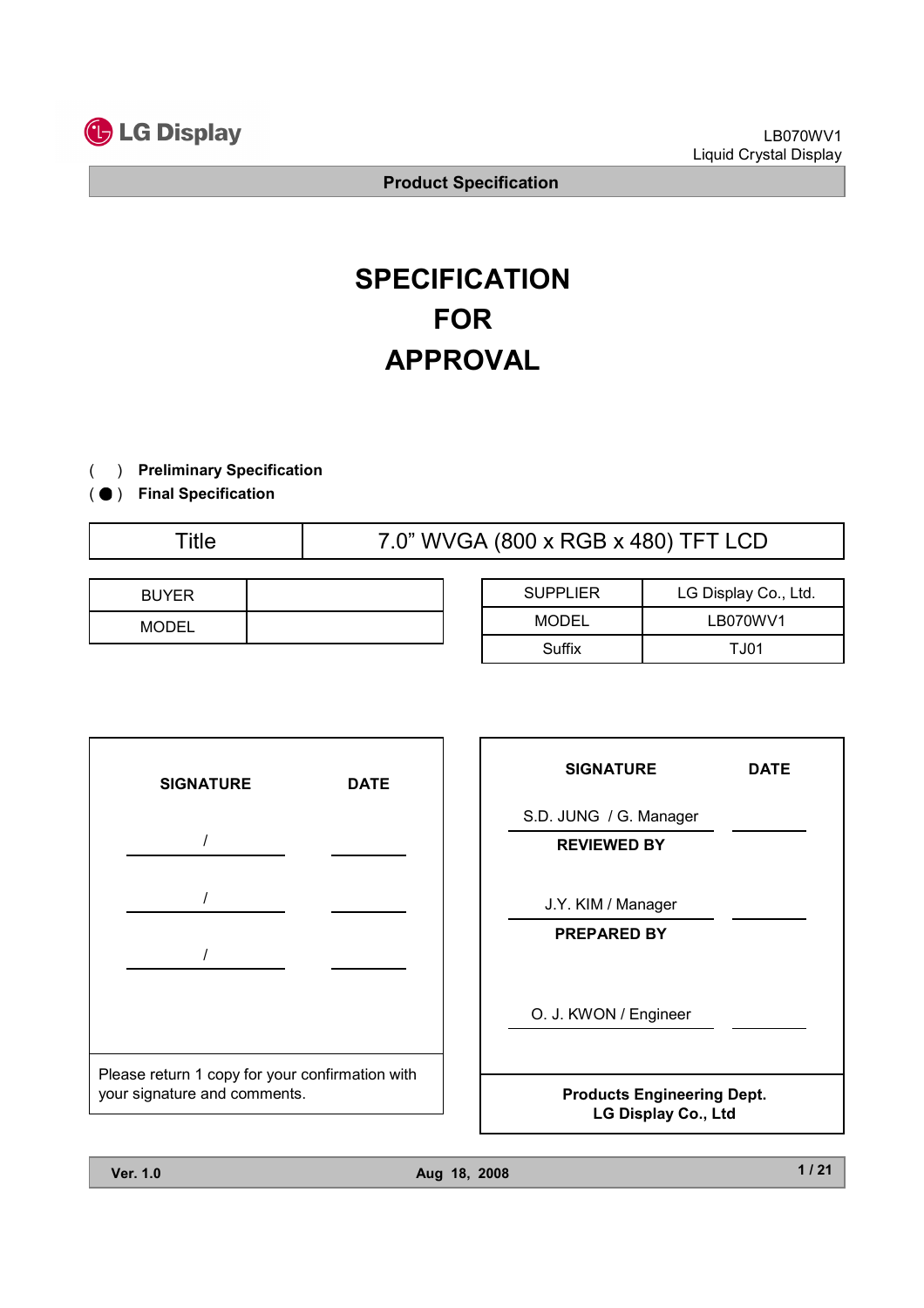

# **Contents**

| <b>No</b> | <b>ITEM</b>                          | Page           |
|-----------|--------------------------------------|----------------|
|           | <b>COVER</b>                         | 1              |
|           | <b>CONTENTS</b>                      | $\overline{2}$ |
|           | <b>RECORD OF REVISIONS</b>           | 3              |
| 1         | <b>GENERAL DESCRIPTION</b>           | 4              |
| 2         | ABSOLUTE MAXIMUM RATINGS             | 5              |
| 3         | ELECTRICAL SPECIFICATIONS            |                |
| $3 - 1$   | ELECTRICAL CHARACTREISTICS           | 6              |
| $3 - 2$   | INTERFACE (INPUT TERMINAL)           | 7              |
| $3 - 3$   | SIGNAL TIMING SPECIFICATIONS         | 8              |
| $3 - 4$   | <b>TIMING DIAGRAM</b>                | 9              |
| $3-5$     | DETAIL DESCRIPTION OF PIN FUNCTION   | 11             |
| $3-6$     | RECOMMENDED GAMMA CORRECTION VOLTAGE | 11             |
| 4         | OPTICAL SFECIFICATIONS               | 12             |
| 5         | MECHANICAL CHARACTERISTICS           | 15             |
| 6         | <b>RELIABLITY</b>                    | 17             |
| 7         | <b>INTERNATIONAL STANDARDS</b>       |                |
| $7 - 1$   | <b>SAFETY</b>                        | 18             |
| $7 - 2$   | <b>EMC</b>                           | 18             |
| 8         | <b>PACKING</b>                       |                |
| $8 - 1$   | <b>DESIGNATION OF LOT MARK</b>       | 19             |
| $8 - 2$   | <b>PACKING FORM</b>                  | 19             |
| 9         | <b>PRECAUTIONS</b>                   | 20             |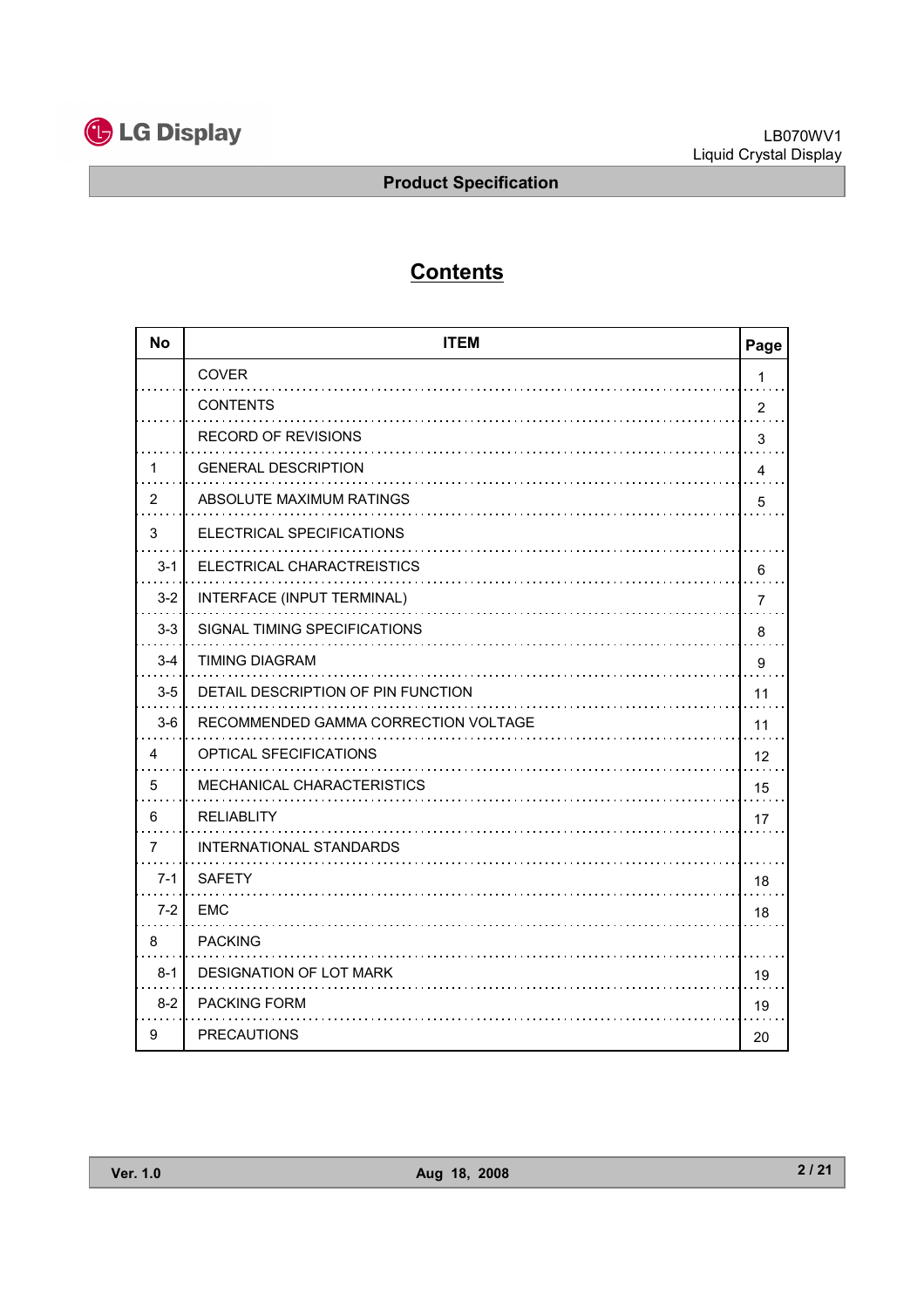

# RECORD OF REVISIONS

|             | Revision No $\vert$ Revision Date $\vert$ | Page           | <b>Description</b> |
|-------------|-------------------------------------------|----------------|--------------------|
| Ver $1.0$   | Aug. 18, 2008                             | $\overline{a}$ | Final              |
|             |                                           |                |                    |
|             |                                           |                |                    |
|             |                                           |                |                    |
|             |                                           |                |                    |
|             |                                           |                |                    |
|             |                                           |                |                    |
|             |                                           |                |                    |
|             |                                           |                |                    |
|             |                                           |                |                    |
|             |                                           |                |                    |
|             |                                           |                |                    |
|             |                                           |                |                    |
|             |                                           |                |                    |
|             |                                           |                |                    |
|             |                                           |                |                    |
|             |                                           |                |                    |
|             |                                           |                |                    |
|             |                                           |                |                    |
|             |                                           |                |                    |
|             |                                           |                |                    |
|             |                                           |                |                    |
|             |                                           |                |                    |
|             |                                           |                |                    |
|             |                                           |                |                    |
| .           | .                                         |                | .<br>.             |
| $\sim$<br>. | .                                         | .              |                    |
|             |                                           |                |                    |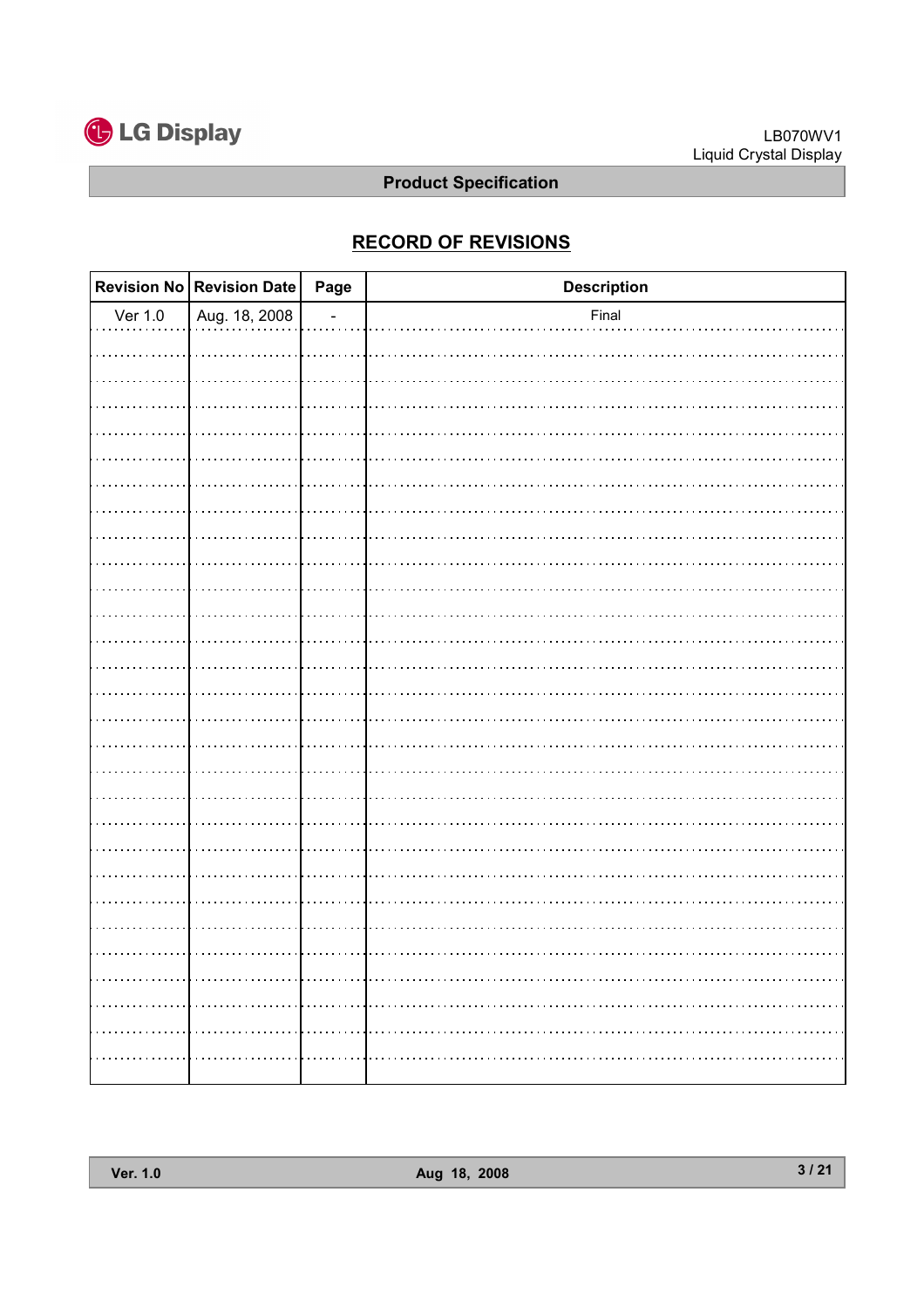

## 1. General Description

The LB070WV1-TJ01 is a Board Assembly Product of TFT LCD without any extra system.

This Board Assembly utilizes amorphous silicon thin film transistors and a 16:9 aspect ratio. A 7.0" active matrix liquid crystal display allows full color to be displayed.

The applications are Portable DVD, Multimedia applications and others AV system.

•Utilizes a panel with a 16:9 aspect ratio, which makes the module suitable for use in wide-screen systems.

•The 7.0" screen produces a high resolution image that is composed of 384,000 pixel elements in a stripe arrangement.

•Wide viewing angle technology is employed.

[The most suitable viewing direction is in the 6 o'clock direction.]

•By adopting an active matrix drive, a picture with high contrast is realized.

•This Board Assembly is accomplished through the use of COG mounting technology.

•By adopting a high aperture panel, high transmittance color filter and high transmission polarizing plates, transmittance ratio is realized.



#### General Features

| Video Signal Interface        | TTL Interface                                        |  |
|-------------------------------|------------------------------------------------------|--|
| <b>Active Screen Size</b>     | 7.0 inches diagonal                                  |  |
| <b>Outline Dimension</b>      | 161.8x171.25x1.69mm                                  |  |
| <b>Pixel Pitch</b>            | $0.1905$ mm $\times$ 0.1905 mm                       |  |
| <b>Pixel Format</b>           | 800 horiz. by 480 vert. Pixels RGB strip arrangement |  |
| Color Depth                   | 6-bit, 262,144 colors                                |  |
| Transmittance                 | 5.94% (Typ.)                                         |  |
| Number of Dots                | $800(H) \times 3(R, G, B) \times 480(V)$             |  |
| Weight                        | 59.5g(Typ.)                                          |  |
| <b>Display Operating Mode</b> | TN Type, Transmitting type, normally white           |  |
| Surface Treatment             | Anti-glare treatment of the front polarizer          |  |
| Ver. 1.0                      | Aug 18, 2008                                         |  |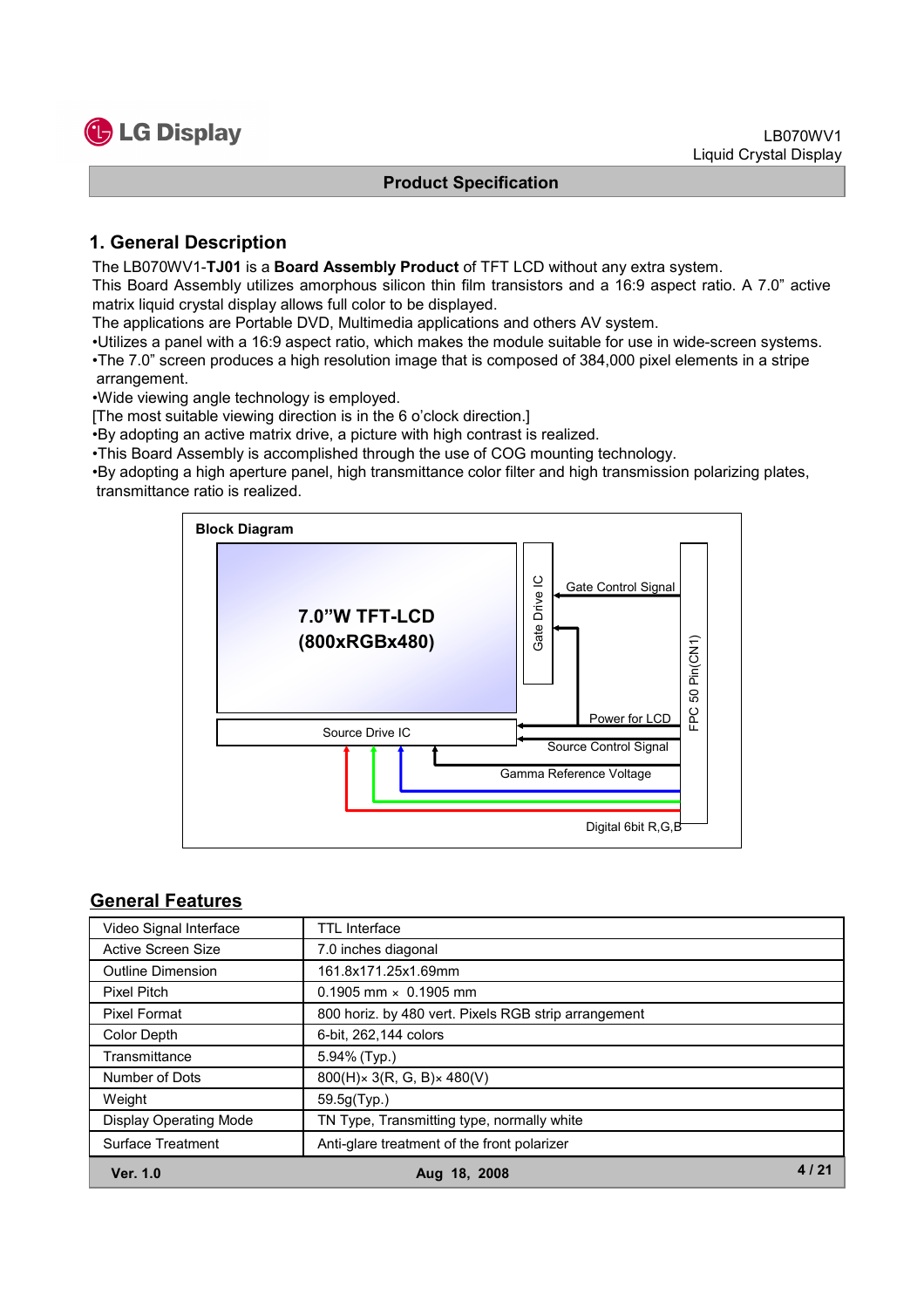**G** LG Display

#### Product Specification

#### 2. Absolute Maximum Ratings

The followings are maximum values which, if exceeded, may cause faulty operation or damage to the unit.

| <b>Parameter</b>                                     | Symbol                     | <b>Condition</b>     | Min    | <b>Max</b> | Unit   | Remark                  |
|------------------------------------------------------|----------------------------|----------------------|--------|------------|--------|-------------------------|
| Logic Voltage                                        | <b>VCC</b>                 | $T_a = 25^{\circ}C$  | $-0.5$ | 4.0        | V      |                         |
| Source Driver Voltage                                | VDD.                       | $T_a = 25^{\circ}C$  | $-0.3$ | 14.5       | V      |                         |
| Digital Input Signals                                | $V_{11}$                   | $T_a = 25^{\circ}C$  | $-0.5$ | $VCC+0.5$  | V      | [Note 2-1]              |
| Analog Input Signals                                 | $V_{12}$                   | $T_a = 25^{\circ}$ C | $-0.5$ | $VDD+0.5$  | V      | [Note 2-2]              |
| Gate Driver<br>Voltage                               | <b>VGH</b>                 | $T_a = 25^{\circ}C$  | $-0.3$ | 40         | $\vee$ |                         |
|                                                      | <b>VGL</b>                 | $T_a = 25^{\circ}C$  | $-20$  | 0.3        | $\vee$ |                         |
|                                                      | VGH-VGL                    | $T_a = 25^{\circ}C$  | $-0.3$ | 40         | V      |                         |
|                                                      | <b>GVCC</b>                | $T_a = 25^{\circ}C$  | $-0.3$ | 4          | V      |                         |
| <b>Operating Temperature</b><br>Ambient Temperature) | $\mathsf{T}_{\mathsf{op}}$ |                      | $-10$  | 60         | °C     | [Note 2-<br>$3,4,5,6$ ] |
| Storage Temperature                                  | $\mathsf{T}_{\mathsf{st}}$ |                      | $-20$  | 70         | °C     | [Note 2-3,4]            |

#### Table 1. ABSOLUTE MAXIMUM RATINGS

[Note 2-1] U\_D,GSP1/2,GSC,GOE, SSP1/2, SOE, SSC, POL, REV, L\_R, R0-5/G0-5/B0-5

[Note 2-2] VCOM,VREF0/1/2/3/4/5

[Note 2-3] This rating applies to all parts of the module and should not be exceeded.

[Note 2-4] Maximum wet-bulb temperature is 46 °C. Condensation of dew must be avoided as electrical current leaks will occur, causing a degradation of performance specifications.

[Note 2-5] The operating temperature only guarantees operation of the circuit and doesn't guarantee all the contents of Electro-optical specification.

[Note 2-6] Ambient temperature when the backlight is lit (reference value).

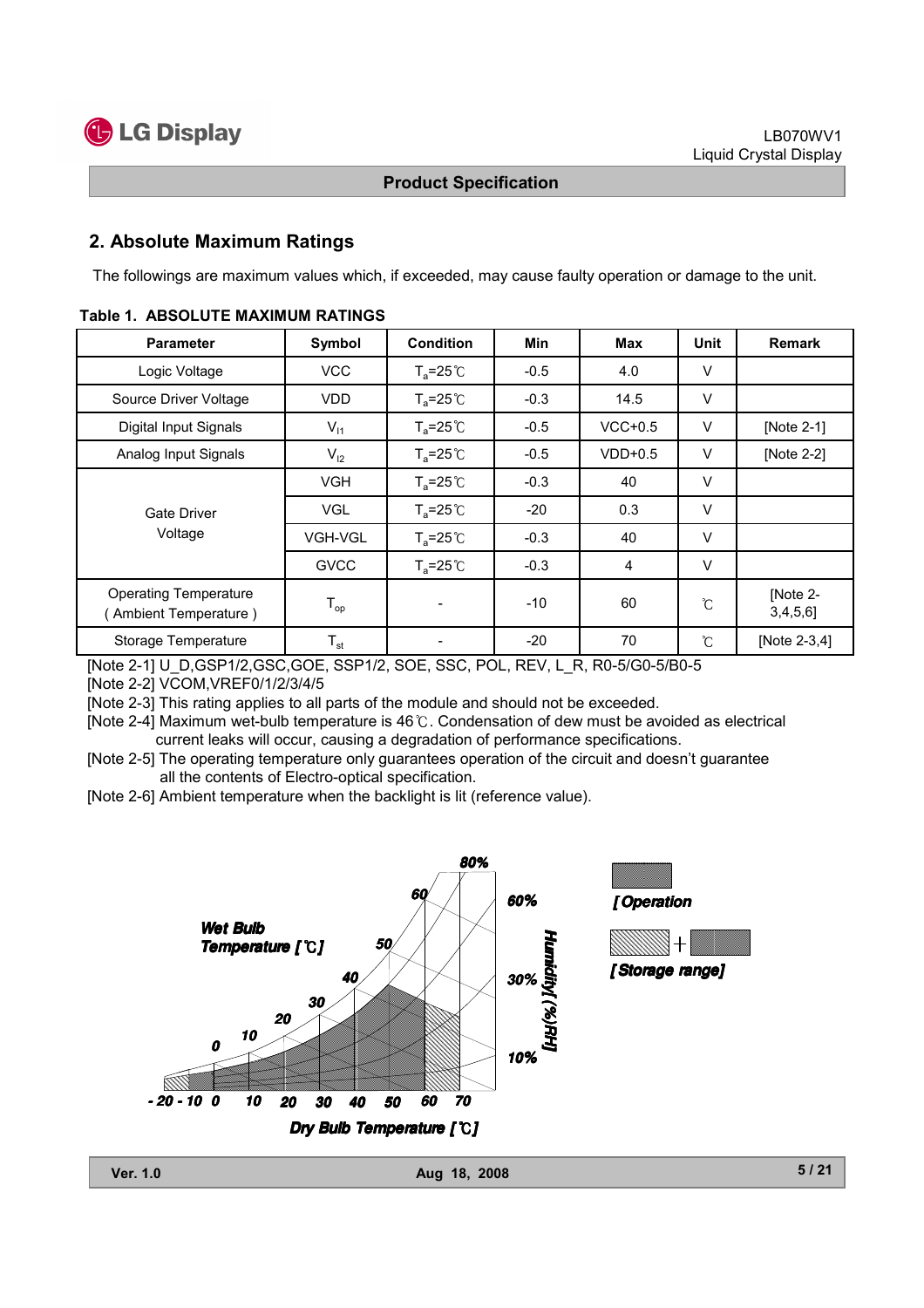

# 3. Electrical Specifications

#### 3-1. Electrical Characteristics

| Table 3. ELECTRICAL CHARACTERISTICS(TFT-LCD PANEL DRIVING SECTION) |                      |                      |                          |                          |                          |            |               | $T_a = 25^{\circ}$ C |
|--------------------------------------------------------------------|----------------------|----------------------|--------------------------|--------------------------|--------------------------|------------|---------------|----------------------|
| <b>Parameter</b>                                                   |                      | Symbol               | <b>Min</b>               | <b>Typ</b>               | <b>Max</b>               | Unit       | <b>Remark</b> |                      |
|                                                                    | Logic Supply Voltage |                      | <b>VCC</b>               | 3.0                      | 3.3                      | 3.6        | $\vee$        |                      |
|                                                                    |                      | <b>High Level</b>    | $V_{IH}$                 | 0.7VCC                   |                          | <b>VCC</b> | $\vee$        |                      |
| Digital Input Signal                                               |                      | Low Level            | $V_{IL}$                 | $\Omega$                 | $\overline{\phantom{a}}$ | 0.3VCC     | $\vee$        |                      |
| Source Driver Supply Voltage                                       |                      |                      | <b>VDD</b>               | 11.0                     | 12.0                     | 13.0       | $\vee$        |                      |
|                                                                    |                      | Hi                   | <b>VGH</b>               | 18.5                     | 19.5                     | 20.5       | $\vee$        |                      |
| <b>Gate Driver</b>                                                 | <b>TFT</b>           | Lo                   | <b>VGL</b>               | $-10$                    | $(-4.5)$                 | $-4$       | $\vee$        |                      |
|                                                                    |                      | Logic Supply Voltage | <b>GVCC</b>              | 3.0                      | 3.3                      | 3.6        | $\vee$        |                      |
| Gamma                                                              |                      | DC                   | VREF0~2                  | 0.4VDD                   | $\overline{\phantom{a}}$ | $VDD-0.2$  | $\vee$        |                      |
| <b>Correction Voltage</b>                                          |                      |                      | VREF3~5                  | $GND+0.2$                | $\overline{\phantom{0}}$ | $0.6$ VDD  |               |                      |
| <b>Color Filter</b><br>Substrate Voltage                           |                      | <b>DC</b>            | <b>VCOM</b>              | 4.8                      | 5.0                      | 5.2        | $\vee$        |                      |
| Source Driver Supply Current                                       |                      | <b>IDD</b>           | $\overline{\phantom{a}}$ | 36                       | 50                       | mA         | $VDD = 12V$   |                      |
| Logic Supply Current                                               |                      | ICC                  | $\overline{\phantom{a}}$ | 11                       | 30                       | mA         | $VCC = 3.3V$  |                      |
| Gate Driver Logic Supply Current                                   |                      | <b>GICC</b>          | $\blacksquare$           | 0.02                     | 0.1                      | mA         | $GVCC = 3.3V$ |                      |
| Gate Driver High Supply Current                                    |                      | <b>IGH</b>           | $\overline{\phantom{a}}$ | 0.15                     | 0.75                     | mA         | $VGH = 19.5V$ |                      |
| Gate Driver Low Supply Current                                     |                      |                      | <b>IGL</b>               | $\overline{\phantom{a}}$ | 0.45                     | 2          | mA            | $VGL = -4.5V$        |

\*\*\*\*\* Cautionary Matter : When applying or disconnecting power, please be sure that such action is sequentially carried out for all power supplies. In addition, apply input signals only after power has been turned on.

[Power Sequence]

-Source Driver :

Power on sequence : Case.1) VCC > Logic input > VDD > VREF0 to VREF5. Case.2) VCC > VDD > VREF0 to VREF5 > Logic input.

Power off sequence is reverse turn of this.

-Gate Driver :

Power on sequence : GVCC > VGL > Input signal > VGH. Power off sequence is reverse turn of this.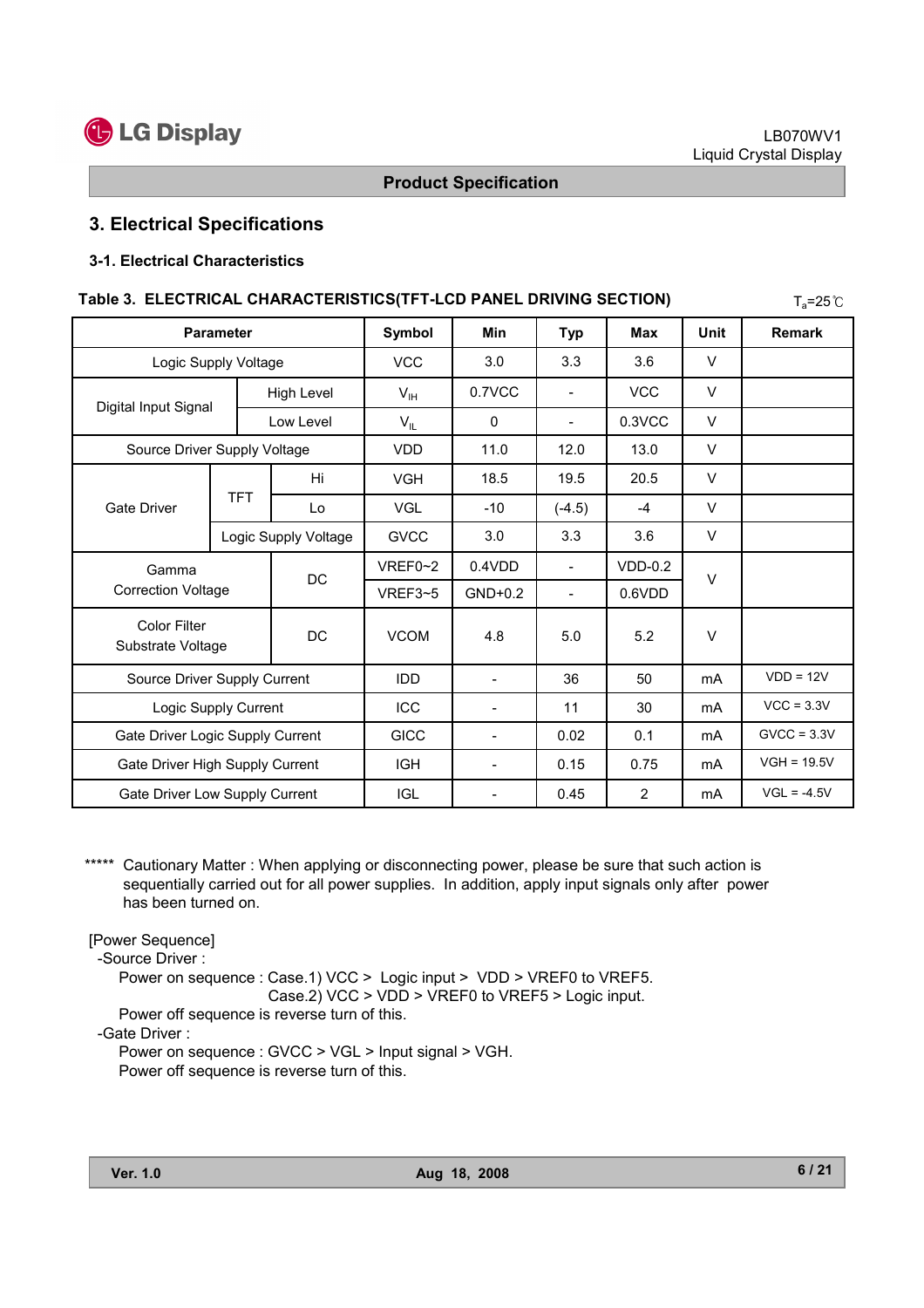

#### 3-2. Interface (Input Terminal)

This LCD employs two interface connections, a 50 pin connector is used for the module electronics interface and the other connector is used for the integral backlight system.

| Pin No.<br>Pin No.<br>Symbol<br><b>Description</b>                    | Symbol         | <b>Description</b>                           |
|-----------------------------------------------------------------------|----------------|----------------------------------------------|
| 26<br><b>VGH</b><br>1<br>Gate Driver Positive Voltage                 | <b>GND</b>     | Ground                                       |
| 27<br>$\overline{2}$<br><b>VGL</b><br>Gate Driver Negative Voltage    | R <sub>0</sub> | Red Data 0 [LSB]                             |
| 28<br>Power Line For Gate Driver IC<br>3<br><b>GVCC</b>               | R1             | Red Data 1                                   |
| Logic<br>29                                                           | R <sub>2</sub> | Red Data 2                                   |
| GSP1<br>4<br>Gate Scanning Start Signal 1<br>30                       | R <sub>3</sub> | Red Data 3                                   |
| 5<br>GSP <sub>2</sub><br>Gate Scanning Start Signal 2<br>31           | R <sub>4</sub> | Red Data 4                                   |
| Gate Driver Scanning Clock<br>6<br>GSC<br>32<br>Pulse                 | R <sub>5</sub> | Red Data 5 [MSB]                             |
| 33<br>$\overline{7}$<br>Up/Down Scanning Change<br>U D                | <b>GND</b>     | Ground                                       |
| 34<br>Gate Driver Output Enable<br>8<br><b>GOE</b>                    | G <sub>0</sub> | Green Data 0 [LSB]                           |
| Control<br>35                                                         | G <sub>1</sub> | Green Data 1                                 |
| 9<br><b>VCOM</b><br>Voltage Applied To Color Filter<br>36             | G <sub>2</sub> | Green Data 2                                 |
| Substrate<br>10<br><b>VCOM</b><br>37                                  | G <sub>3</sub> | Green Data 3                                 |
| 11<br><b>VDD</b><br>Source Driver Supply Voltage<br>38                | G <sub>4</sub> | Green Data 4                                 |
| 12<br>VREF5<br>39                                                     | G5             | Green Data 5 [MSB]                           |
| 13<br>VREF4<br>40                                                     | <b>GND</b>     | Ground                                       |
| 14<br>VREF3<br>41<br>Voltage For Gamma Correction                     | B <sub>0</sub> | Blue Data 0 [LSB]                            |
| 15<br>VREF2<br>42                                                     | <b>B1</b>      | Blue Data 1                                  |
| VREF1<br>16<br>43                                                     | <b>B2</b>      | Blue Data 2                                  |
| 17<br><b>VREF0</b><br>44                                              | B <sub>3</sub> | Blue Data 3                                  |
| Ground<br>18<br><b>GND</b><br>45                                      | <b>B4</b>      | Blue Data 4                                  |
| 19<br><b>VCC</b><br>Power Line For Logic<br>46                        | <b>B5</b>      | Blue Data 5 [MSB]                            |
| <b>VCC</b><br>20<br>Power Line For Logic<br>47                        | <b>GND</b>     | Ground                                       |
| Source Scanning Right Start<br>21<br>SSP <sub>2</sub><br>48<br>Signal | <b>REV</b>     | Reverse of Input R,G,B Data Code             |
| 49<br>Source Scanning Left Start<br>SSP <sub>1</sub><br>22            | L R            | Left/Right Scanning Change                   |
| Signal<br>50<br>Source Driver Output Enable<br>SOE<br>23<br>Control   | <b>VCOM</b>    | Voltage Applied To Color Filter<br>Substrate |
| 24<br><b>SSC</b><br>Source Driver Clock Input                         |                |                                              |
| <b>POL</b><br>25<br><b>Polarity Reversal Signal</b>                   |                |                                              |

#### Table 4. TFT-LCD Panel Driving Part

\*\*The matching connector part number is FH19SC-50S-0.5SH(Bottom Contact Type, 0.5mm-Pitch) manufactured by Hirose or equivalent.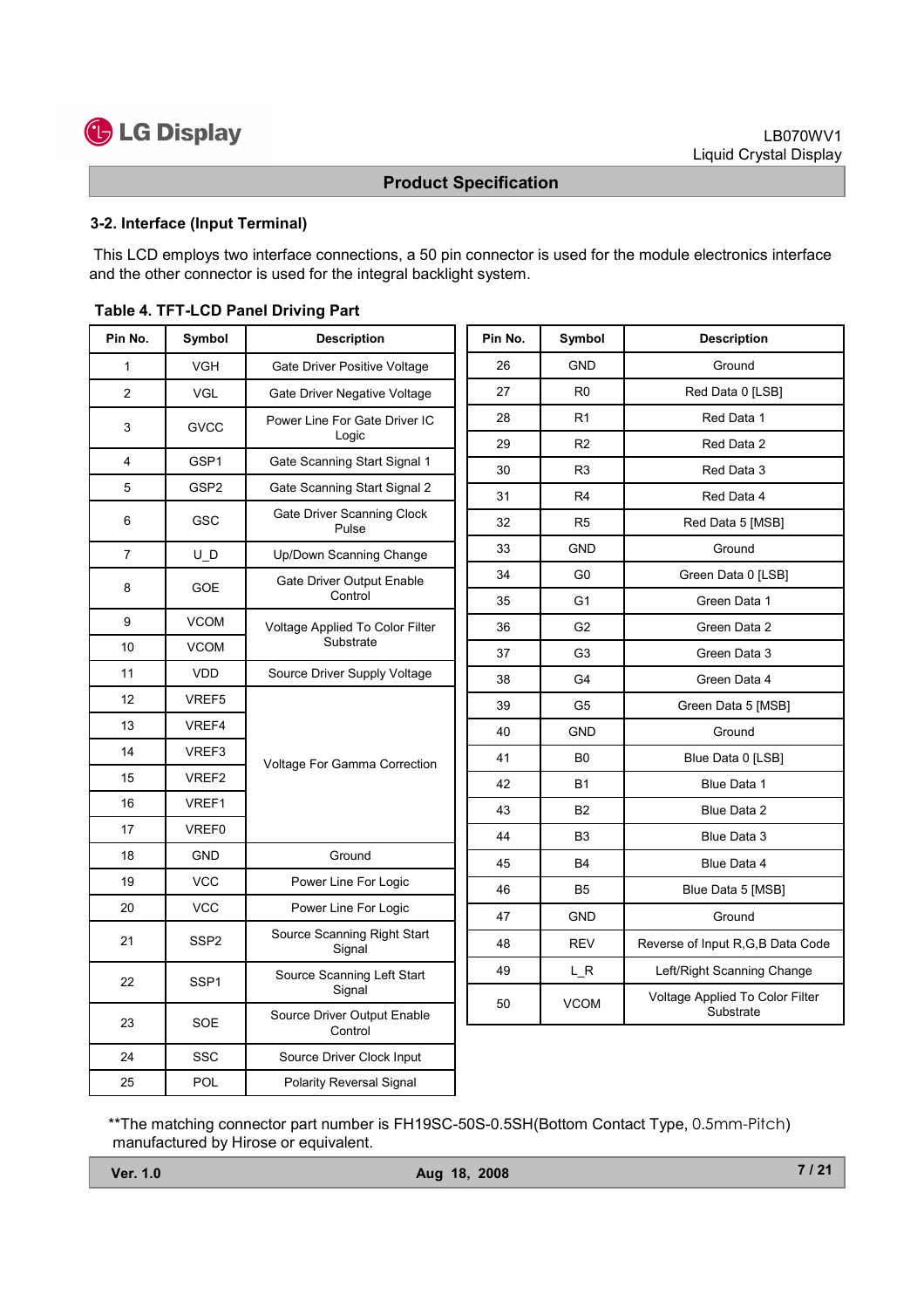

# 3-3. Signal Timing Specifications

| Table 6. Timing Characteristics of input signals |  |
|--------------------------------------------------|--|
|--------------------------------------------------|--|

|              | <b>Parameter</b>                           | Symbol          | Min                        | <b>Typ</b>               | Max                          | Unit           | <b>Remark</b> |  |
|--------------|--------------------------------------------|-----------------|----------------------------|--------------------------|------------------------------|----------------|---------------|--|
|              | <b>SSC Frequency</b>                       | fclk            | 26                         | 33.26                    | 40                           | <b>MHz</b>     |               |  |
|              | High level SSC pulse width duration        | twh             | $\overline{\mathbf{4}}$    | $\blacksquare$           | $\overline{a}$               | ns             | <b>SSC</b>    |  |
|              | Low level SSC pulse width duration         | twl             | 4                          | $\overline{\phantom{a}}$ | $\overline{a}$               | ns             |               |  |
| S            | DATA/REV Setup Time                        | ts <sub>1</sub> | $\overline{2}$             |                          |                              | ns             |               |  |
| O            | DATA/REV Hold Time                         | th <sub>1</sub> | $\overline{2}$             | $\overline{\phantom{a}}$ |                              | ns             | DATA, REV     |  |
| U            | Start Pulse Setup Time                     | ts2             | 3                          | $\overline{\phantom{a}}$ | $\qquad \qquad \blacksquare$ | ns             |               |  |
| $\mathsf{R}$ | <b>Start Pulse Hold Time</b>               | th <sub>2</sub> | 3                          | $\overline{a}$           | $\overline{\phantom{a}}$     | ns             | <b>SSP1/2</b> |  |
| C            | SOE Signal Setup Time                      | ts3             | 3                          | $\blacksquare$           | $\overline{a}$               | SSC cycle      |               |  |
| E            | SOE Low Hold Time from final data SSC      | th <sub>3</sub> | $\overline{2}$             | $\blacksquare$           | $\overline{a}$               | SSC cycle      | <b>SOE</b>    |  |
|              | High level SOE signal pulse width duration | twtp1           | 2.5<br>1<br>4<br><b>us</b> |                          |                              |                |               |  |
|              | POL Signal SOE Setup Time                  | ts4             | 6                          | $\overline{a}$           |                              | ns             |               |  |
|              | POL Signal SOE Hold Time                   | th <sub>4</sub> | 6                          | $\blacksquare$           | $\overline{a}$               | SOE, POL<br>ns |               |  |
|              | <b>GSC Frequency</b>                       | fclk            | $\frac{1}{2}$              |                          | 200                          | <b>KHz</b>     |               |  |
| G            | <b>GSC Rise Time</b>                       | trck            | $\overline{\phantom{a}}$   | $\overline{\phantom{a}}$ | 100                          | ns             |               |  |
|              | <b>GSC Falling Time</b>                    | tfck            | $\blacksquare$             | $\blacksquare$           | 100                          | ns             | [Note 3-2]    |  |
| A            | <b>GSC Pulse Width</b>                     | pwclk           | 500                        |                          | $\overline{a}$               | ns             |               |  |
| T            | GSP1/2 Setup Time                          | tsu             | 200                        | $\blacksquare$           |                              | ns             |               |  |
| Е            | GSP1/2 Hold Time                           | thd             | 300                        | $\blacksquare$           | $\overline{a}$               | ns             |               |  |
|              | <b>GOE Pulse Width</b>                     | twcl            | 1                          |                          |                              | us             |               |  |

[Note 3-2] At least input one cycle of GSC during "L" period of GSP1.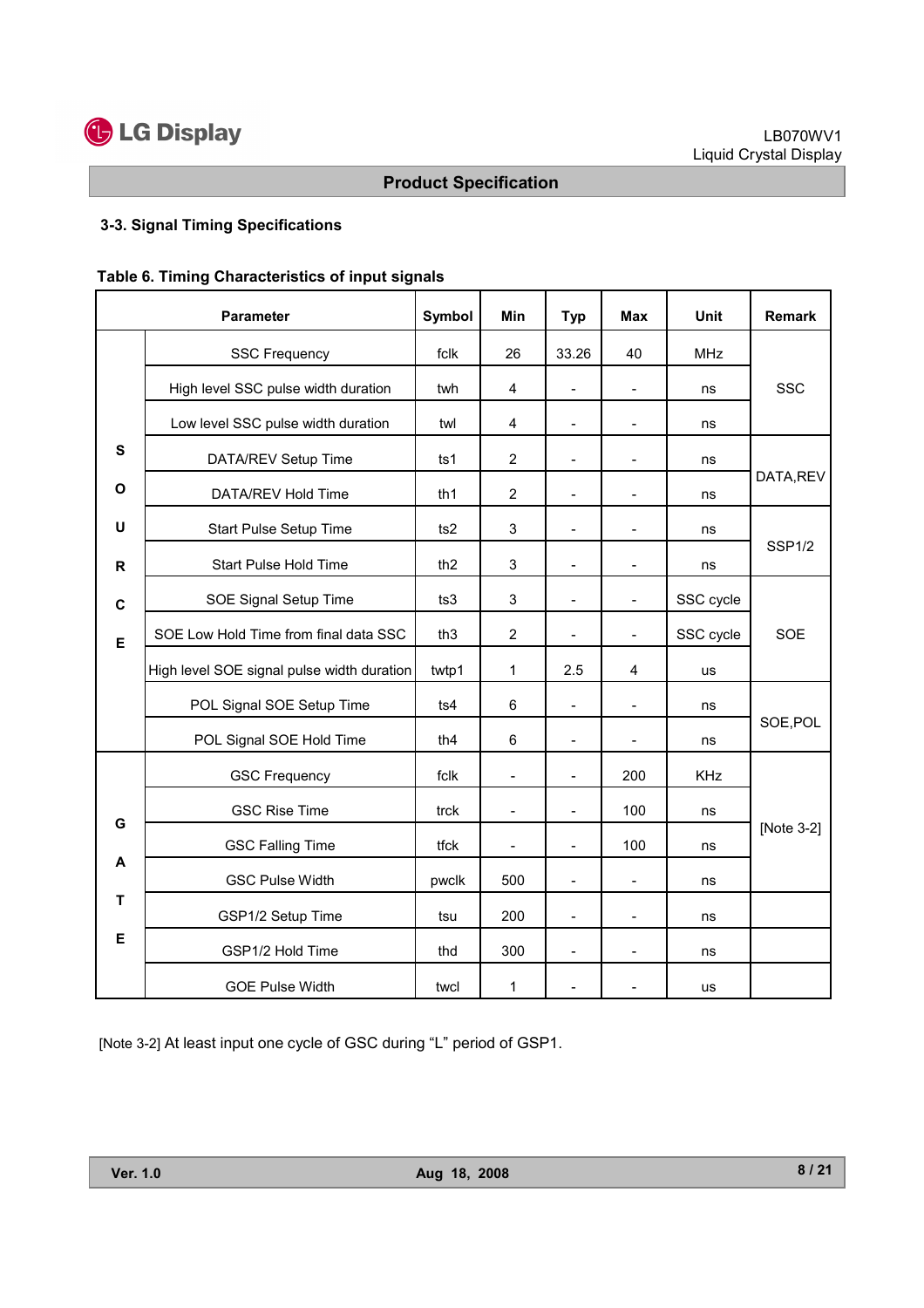# **C** LG Display

# Product Specification

#### 3-4. Timing Diagram

1 Source D-IC Timing Diagram



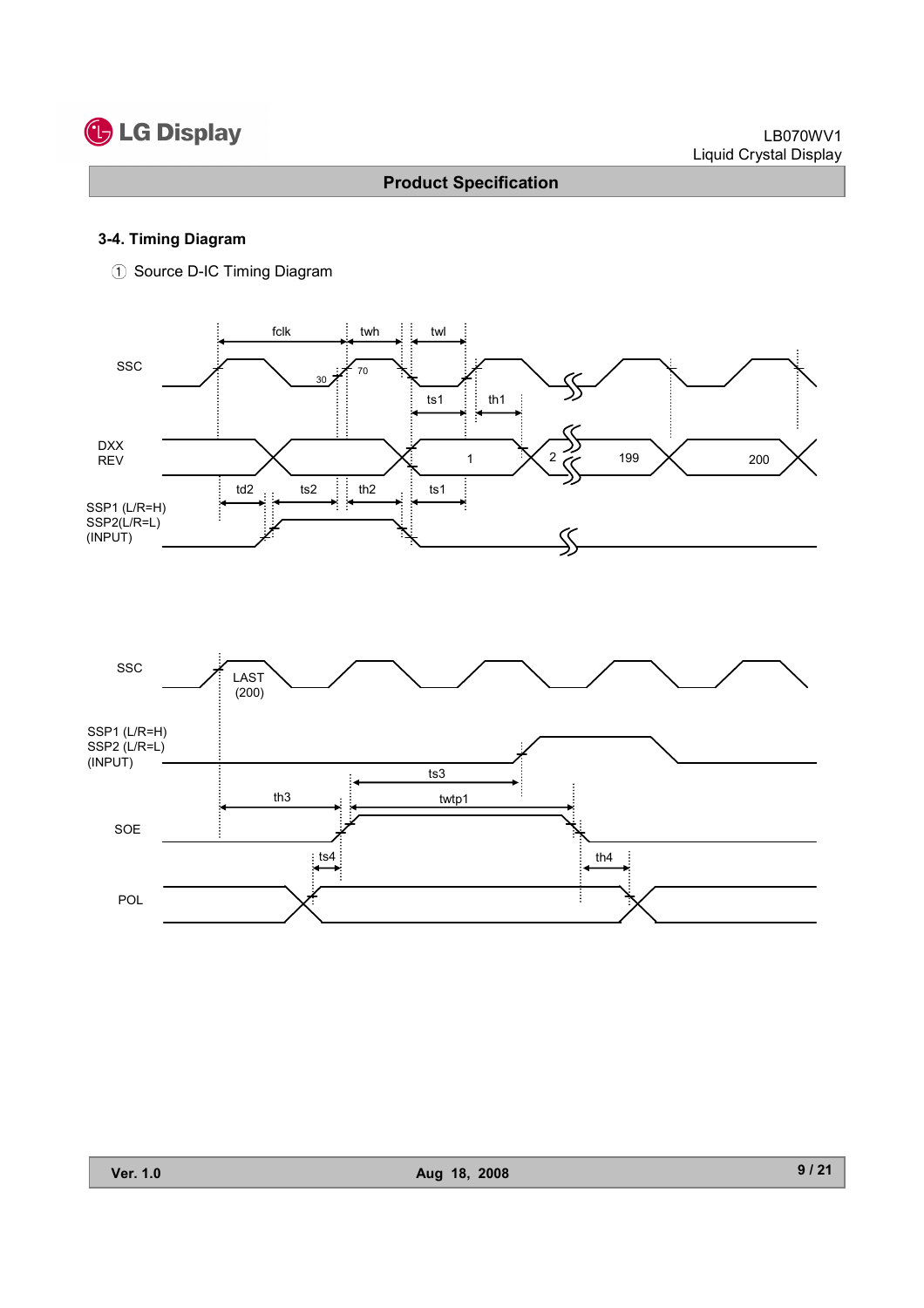

#### 2 Gate D-IC Timing Diagram

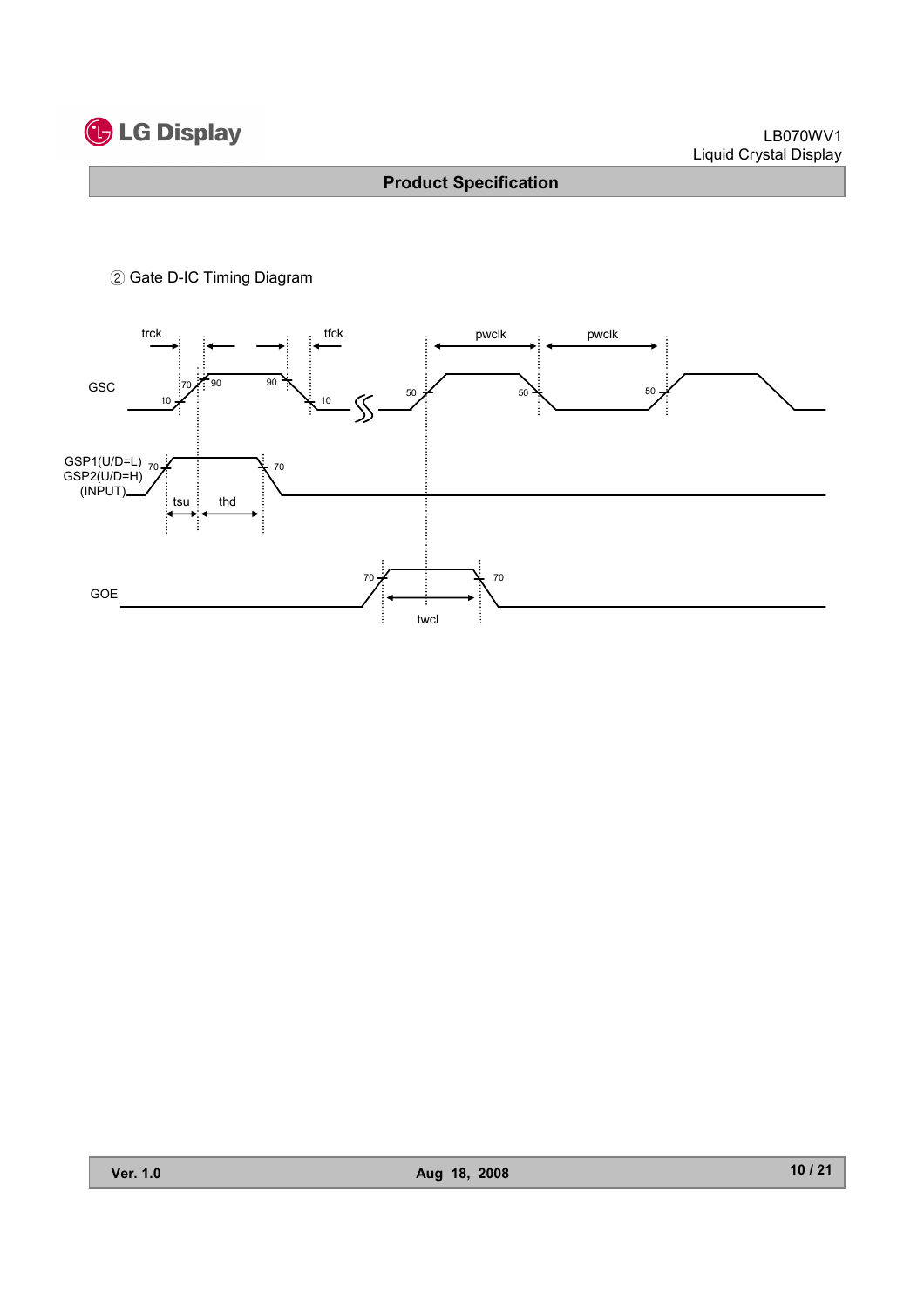#### 3-5. Detail Description of Pin Functions

1. U\_D is used as input pin for selecting the shifting direction of bi-directional shift register.

| UD | <b>Output Shift</b> | <b>GSP Input Pin</b> |  |
|----|---------------------|----------------------|--|
|    | Up to Down          | GSP <sub>2</sub>     |  |
|    | Down to Up          | GSP1                 |  |

2. L\_R is is used as input pin for the horizontal scanning direction. If L\_R is H, SSP1 is the Input Pin for the Source Start Pulse(SSP). Otherwise(If L\_R is L), SSP2 is the Input Pin for the Source Start Pulse.

| . R | <b>Scanning Direction</b> | <b>SSP Input Pin</b> |  |
|-----|---------------------------|----------------------|--|
|     | Form Left to Right        | SSP <sub>1</sub>     |  |
|     | From Right to Left        | SSP <sub>2</sub>     |  |

#### 3-6. Recommended Gamma Correction Voltage [VREF0 to VREF5]

VDD=12V

| <b>Symbol</b> | <b>Values(Typ)</b> | <b>Unit</b> | <b>Remark</b> |  |  |
|---------------|--------------------|-------------|---------------|--|--|
| VREF0         | (9.16)             |             |               |  |  |
| VREF1         | (7.51)             |             |               |  |  |
| VREF2         | (6.23)             | V           | [Note 3-3]    |  |  |
| VREF3         | (5.06)             |             |               |  |  |
| VREF4         | (3.59)             |             |               |  |  |
| VREF5         | (1.54)             |             |               |  |  |

[Note 3-3] Be sure to maintain the voltage relationships of

VDD > VREF0 > VREF1 > VREF2 > VREF3 > VREF4 > VREF5 > GND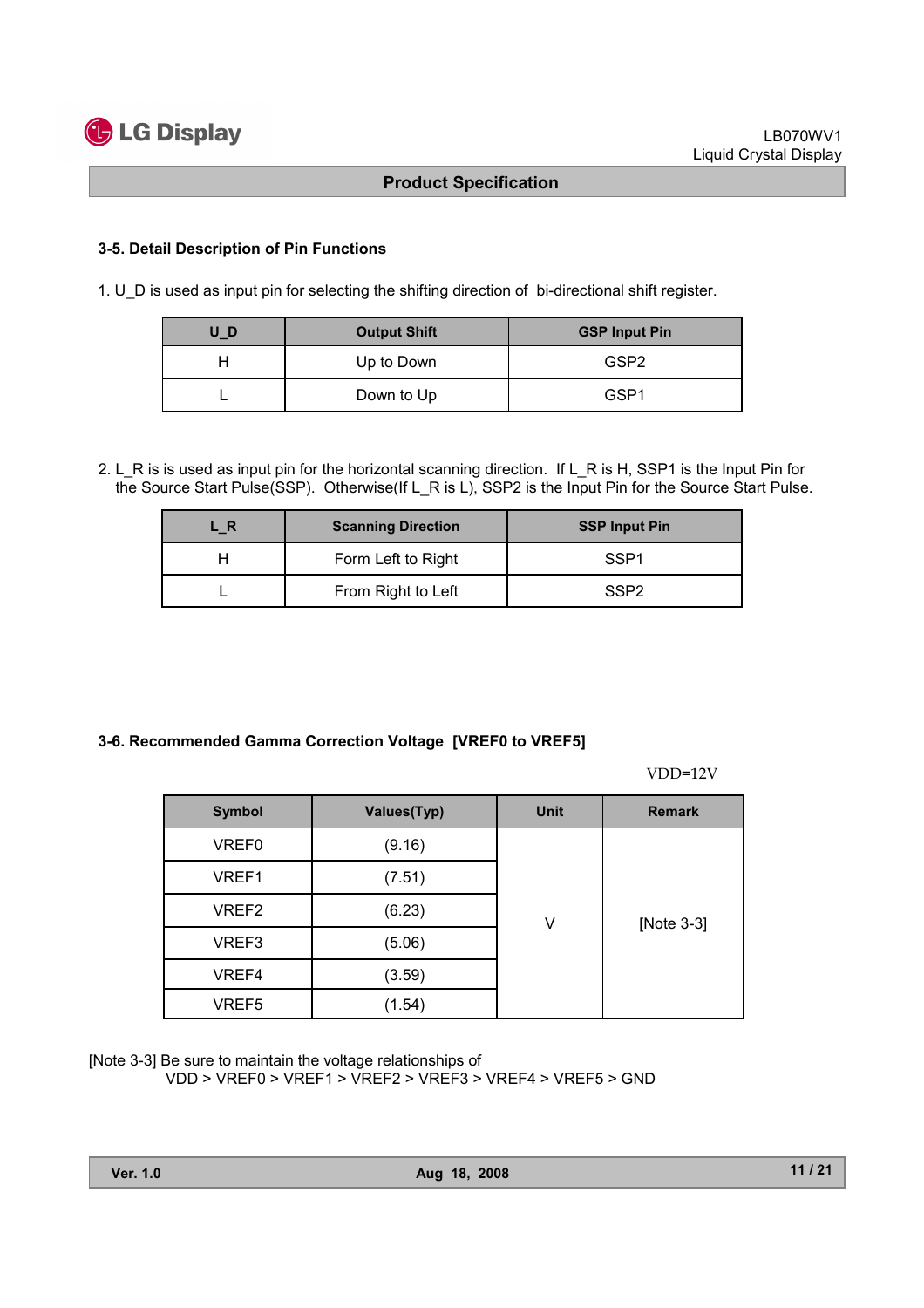

# 4. Electro-optical Characteristics  $\text{Ta=25}^{\circ}$ C, VCC=3.3V, fv=60Hz, f<sub>CLK</sub>= 33.26MHz

| <b>PARAMETER</b>                   |                        | <b>SYMBOL</b>  | <b>CONDITION</b>         | MIN.  | TYP.  | MAX.  | <b>UNIT</b>                  | <b>REMARK</b> |  |
|------------------------------------|------------------------|----------------|--------------------------|-------|-------|-------|------------------------------|---------------|--|
| Transmittance                      |                        | Τ              |                          | 5.35  | 5.94  |       | %                            |               |  |
| <b>Contrast Ratio</b>              |                        | <b>CR</b>      | Optimal                  | (280) | (400) |       | $\qquad \qquad \blacksquare$ | [Note 4-2]    |  |
| <b>White Color</b><br>Chromaticity |                        | $W_{x}$        |                          | 0.283 | 0.313 | 0.343 |                              | [Note 4-1]    |  |
|                                    |                        | $W_{v}$        | $\overline{\phantom{a}}$ | 0.299 | 0.329 | 0.359 | $\blacksquare$               |               |  |
|                                    | $\phi$ =180 $^{\circ}$ | $\Theta$       |                          | 60    | 70    |       | $\circ$                      |               |  |
| Viewing                            | $\phi = 0$ °           | $\Theta$ r     | $CR \ge 10$              | 60    | 70    |       | $\circ$                      | [Note 4-2]    |  |
| Angle                              | $\phi = 90^{\circ}$    | $\Theta$ u     |                          | 40    | 50    |       | $\circ$                      | [Note 4-3]    |  |
|                                    | $\phi = 270$ °         | $\Theta$ d     |                          | 50    | 60    |       | $\circ$                      |               |  |
| Response<br>Time                   | <b>Rise</b>            | $\tau_{\sf r}$ |                          |       | 8     | 20    | ms                           |               |  |
|                                    | Fall                   | $\tau_{\sf d}$ | $\Theta = 0^{\circ}$     |       | 17    | 30    | ms                           | [Note $4-4$ ] |  |

\*\* All transmissive mode optical characteristics are measured under back light condition. but, following conditions are just "Internal Conditions for Quality Test" of LG Display.

< Reference Backlight Unit >

| <b>ITEM</b>        | <b>SYMBOL</b>  | MIN. | TYP.  | MAX.                     | <b>UNIT</b>       | <b>REMARK</b>       |
|--------------------|----------------|------|-------|--------------------------|-------------------|---------------------|
| Luminance          | B <sub>1</sub> |      | 3700  | $\overline{\phantom{0}}$ | cd/m <sup>2</sup> | <b>Center Point</b> |
| <b>White Color</b> | Χ              |      | 0.290 | -                        |                   | <b>Center Point</b> |
| Chromaticity       |                |      | 0.283 | $\overline{\phantom{a}}$ |                   | <b>Center Point</b> |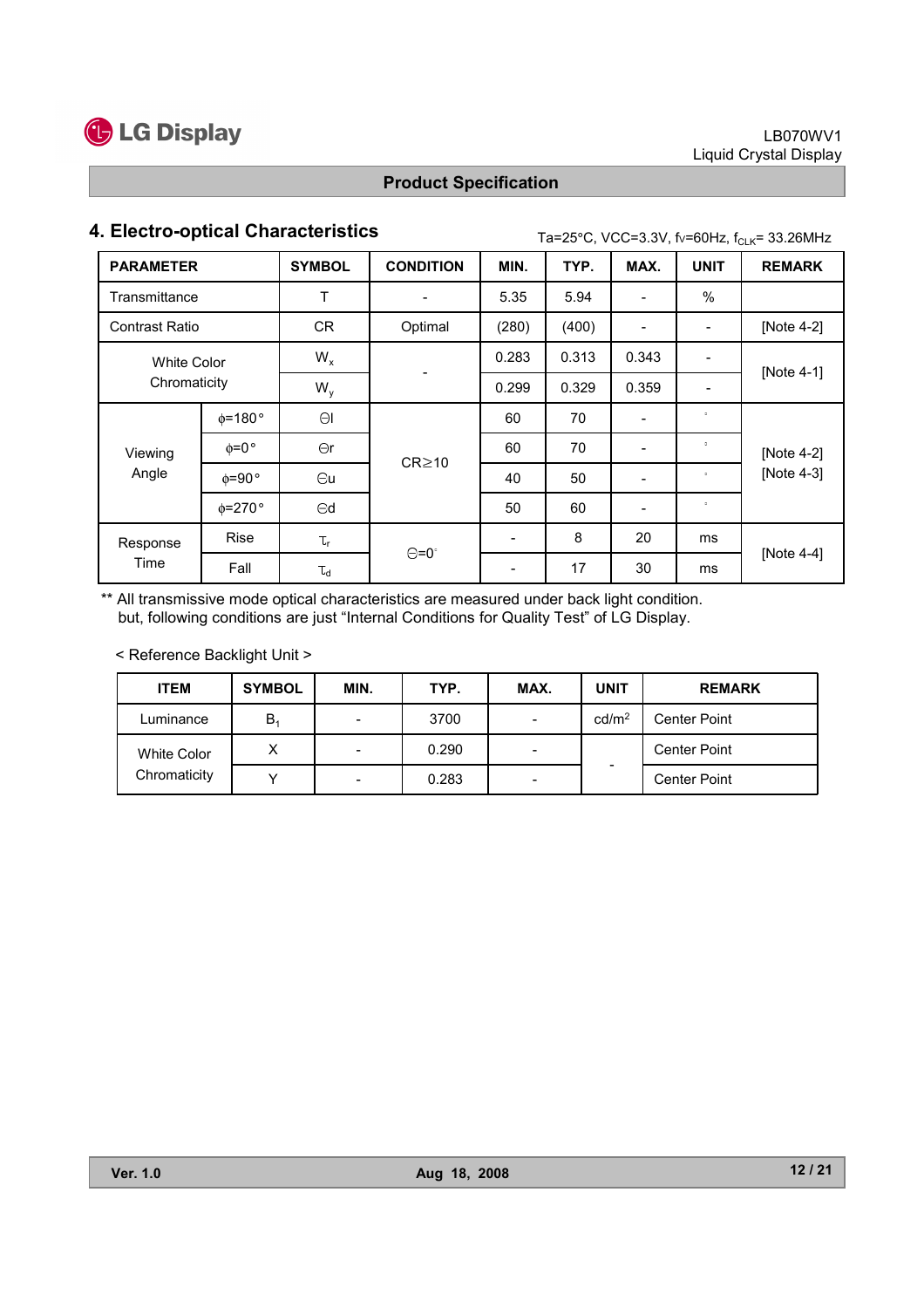



[Note 4-1] Measured on the center area of the panel by PHOTO RESEARCH photometer PR-880. [Note 4-2] Contrast ratio is defined as follows ;

Contrast Ratio(CR) =

Photo detector output with LCD being "white"

Photo detector output with LCD being "black"



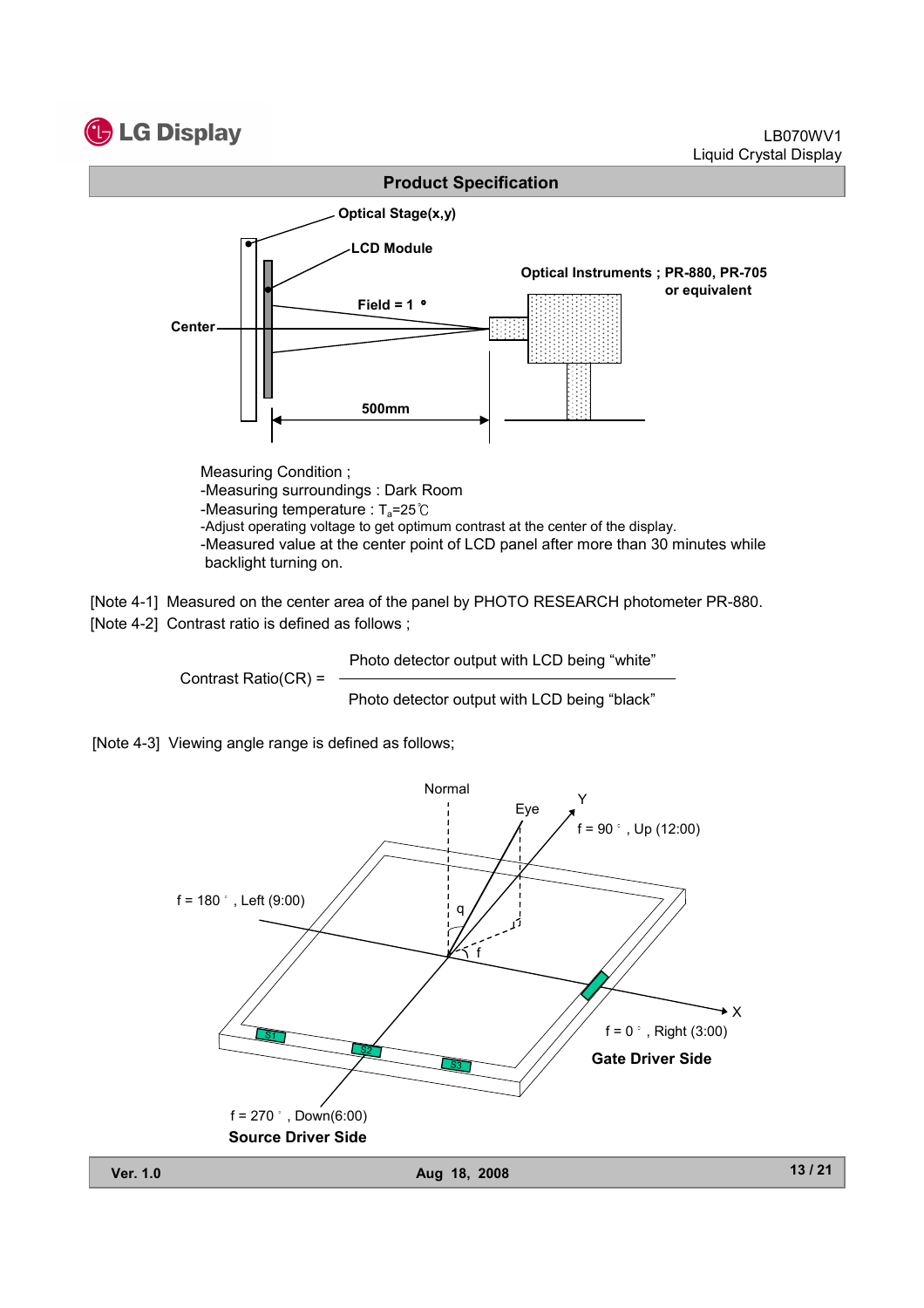

#### [Note 4-4]

Response time is obtained by measuring the transition time of photo detector output, when input signals are applied so as to make the area "black" to and from "white".

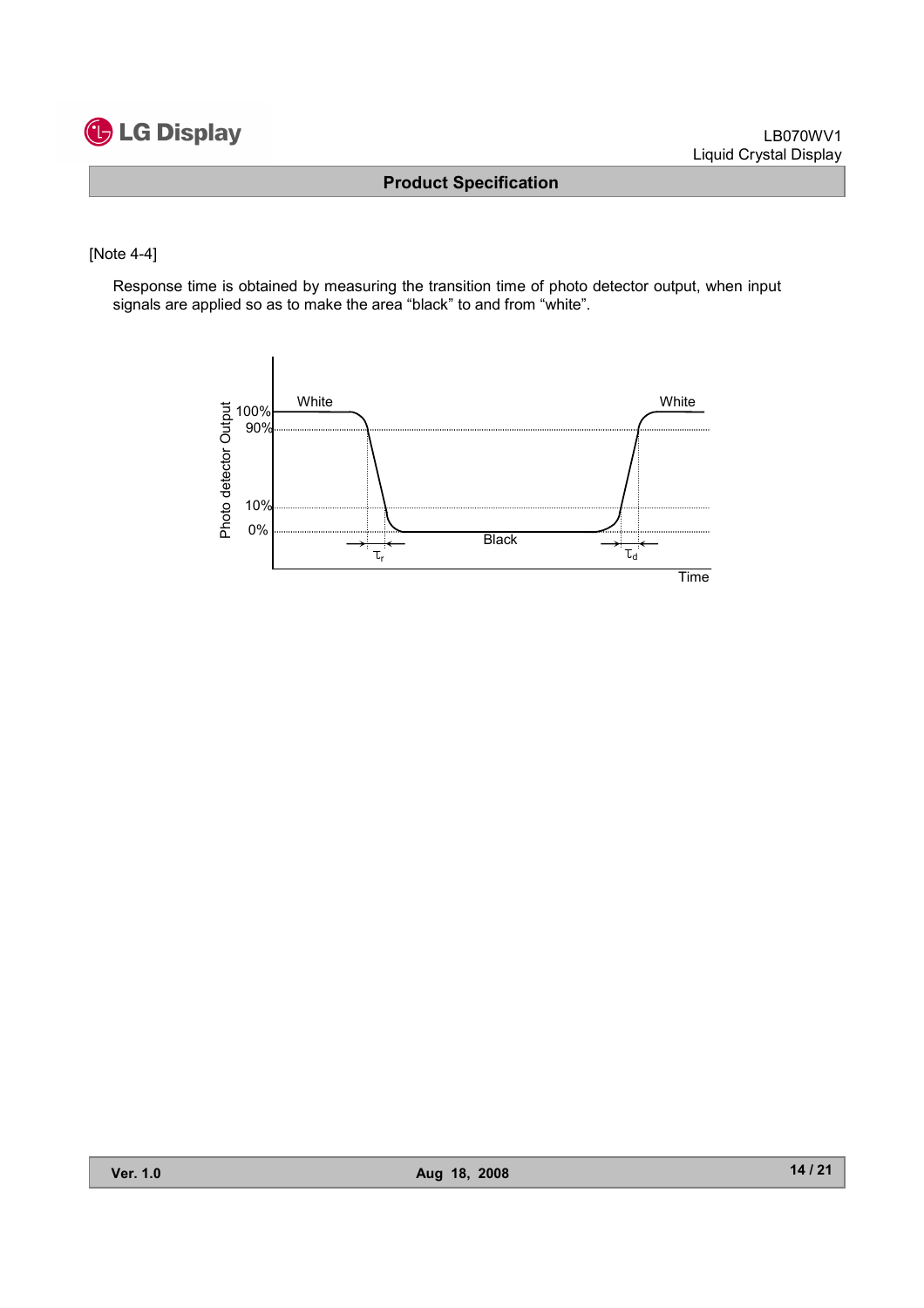

# 5. Mechanical Characteristics

The contents provide general mechanical characteristics for the model LB070WV1. In addition the figures in the next page are detailed mechanical drawing of the LCD.

|                     | Horizontal                                  | 161.8 mm(Typ)    |  |  |  |
|---------------------|---------------------------------------------|------------------|--|--|--|
| Outline Dimension   | Vertical                                    | 171.25 mm(Typ)   |  |  |  |
|                     | Depth                                       | 1.69 mm (Typ.)   |  |  |  |
|                     | Horizontal                                  | 152.40 mm (Typ.) |  |  |  |
| Active Display Area | Vertical                                    | 91.44 mm (Typ.)  |  |  |  |
| Weight              | $59.5g(Typ.)$ / 64.5g (Max.)                |                  |  |  |  |
| Surface Treatment   | Anti-glare treatment of the front polarizer |                  |  |  |  |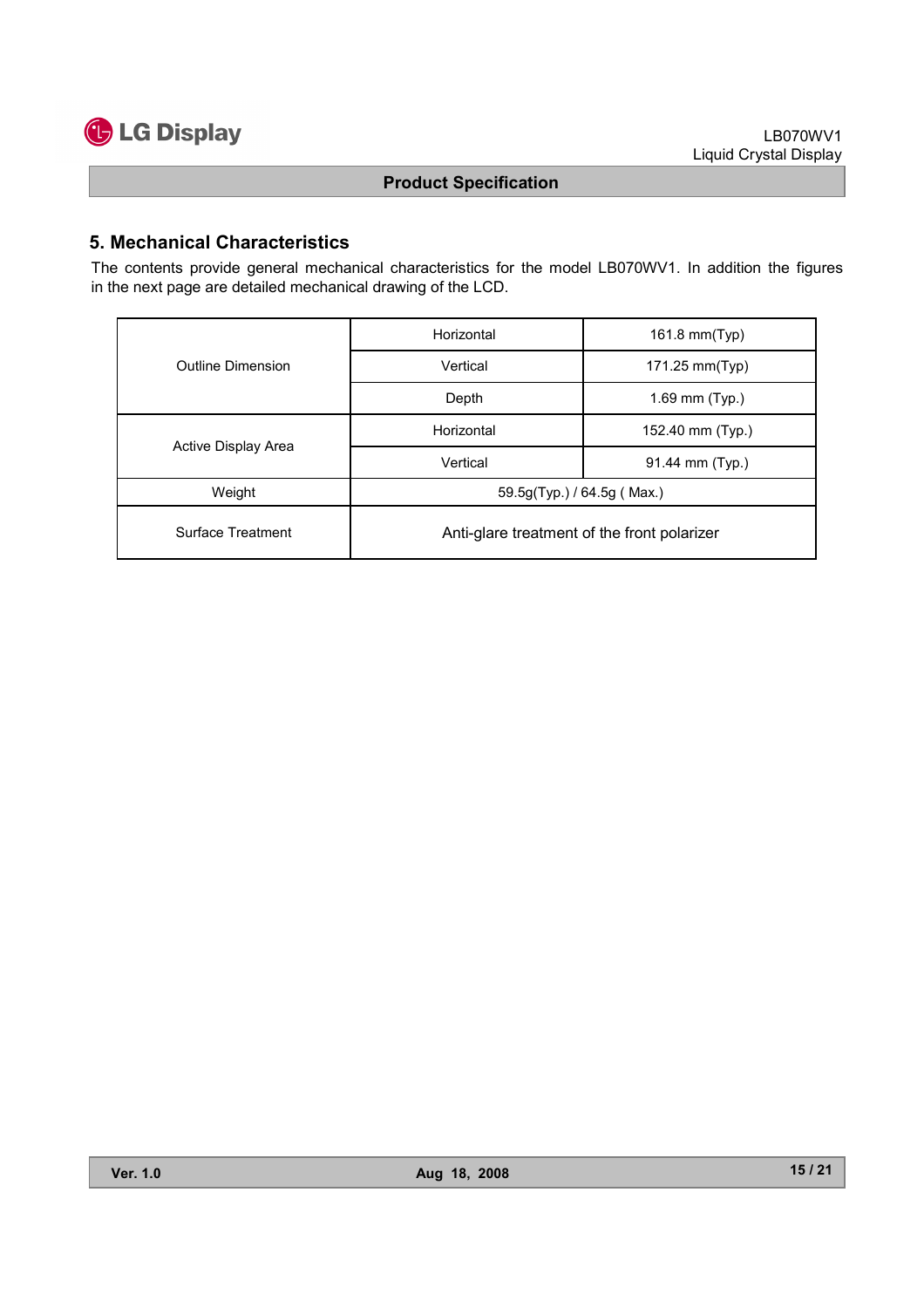

# <FRONT VIEW> Unit:[mm], General tolerance: ± 0.3mm



Ver. 1.0 Aug 18, 2008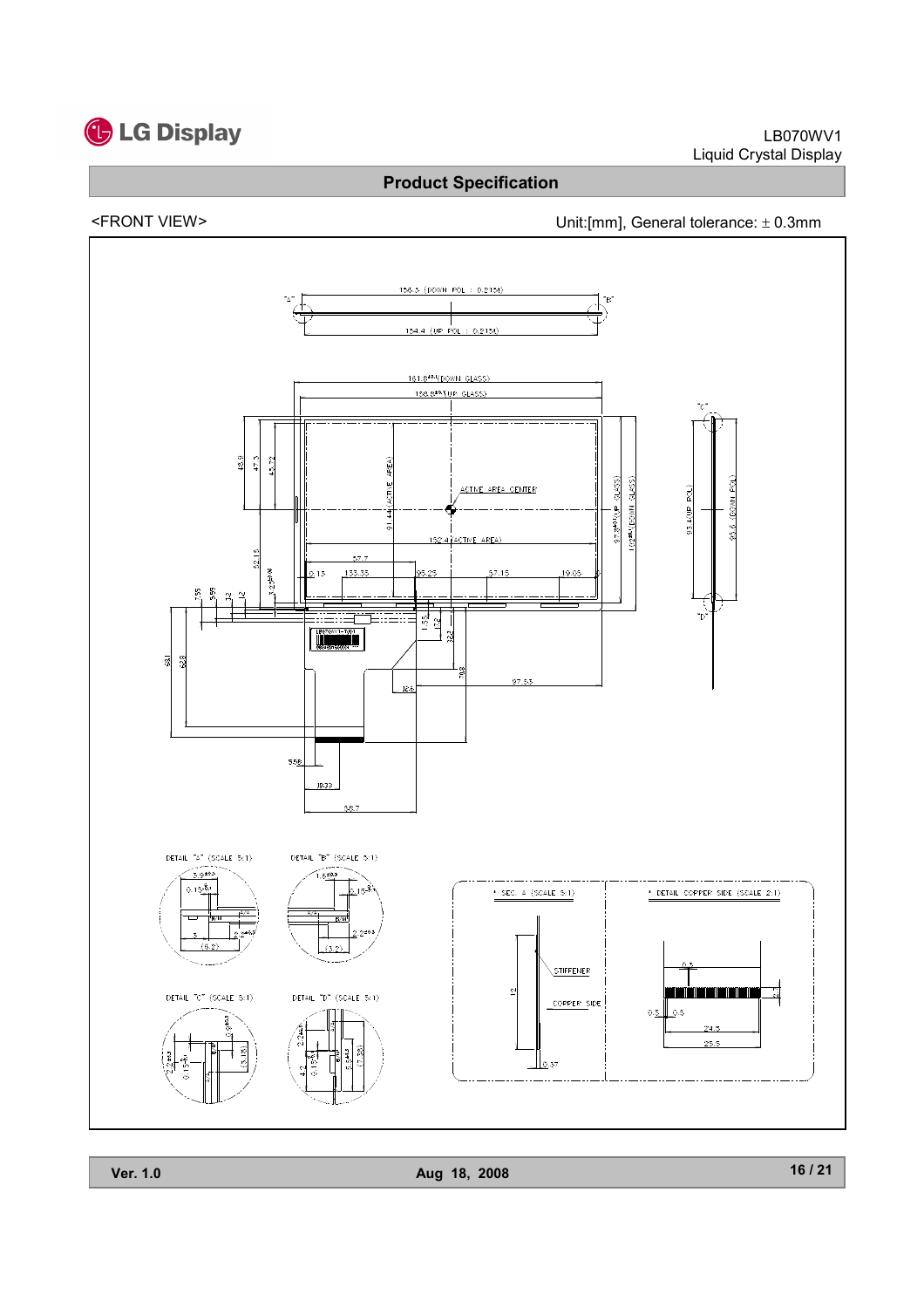

### 6. Reliability

| No. | Test Items                                                  | <b>Test Condition</b>                                   | Remark         |
|-----|-------------------------------------------------------------|---------------------------------------------------------|----------------|
|     | High Temperature Storage Test                               | Ta=70℃ 240h                                             | [Note 6-1,2,3] |
| 2   | Low Temperature Storage Test                                | Ta=-20℃ 240h                                            | [Note 6-1,2,3] |
| 3   | <b>High Temperature Operation Test</b>                      | 240h<br>Ta=60℃                                          | [Note 6-1,2,3] |
| 4   | Low Temperature Operation Test                              | Ta =-10 $^{\circ}$ C 240h                               | [Note 6-1,2,3] |
| 5   | High Temperature and High Humidity<br><b>Operation Test</b> | Ta=50℃ 80%RH 240h                                       | [Note 6-1,2,3] |
| 6   | <b>Thermal Shock Test</b>                                   | $-10^{\circ}$ C(0.5h) ~ 60 $\circ$ C(0.5h) / 100 cycles |                |

[Note 6-1]  $T_a$  = Ambient Temperature

[Note 6-2] In the Reliability Test, Confirm performance after leaving in room temp.

[Note 6-3] In the standard condition, there shall be no practical problems that may affect the display function.

Ta= Ambient Temperature

{ Result Evaluation Criteria }

There should be no change which might affect the practical display function when the display quality test is conducted under normal operating condition.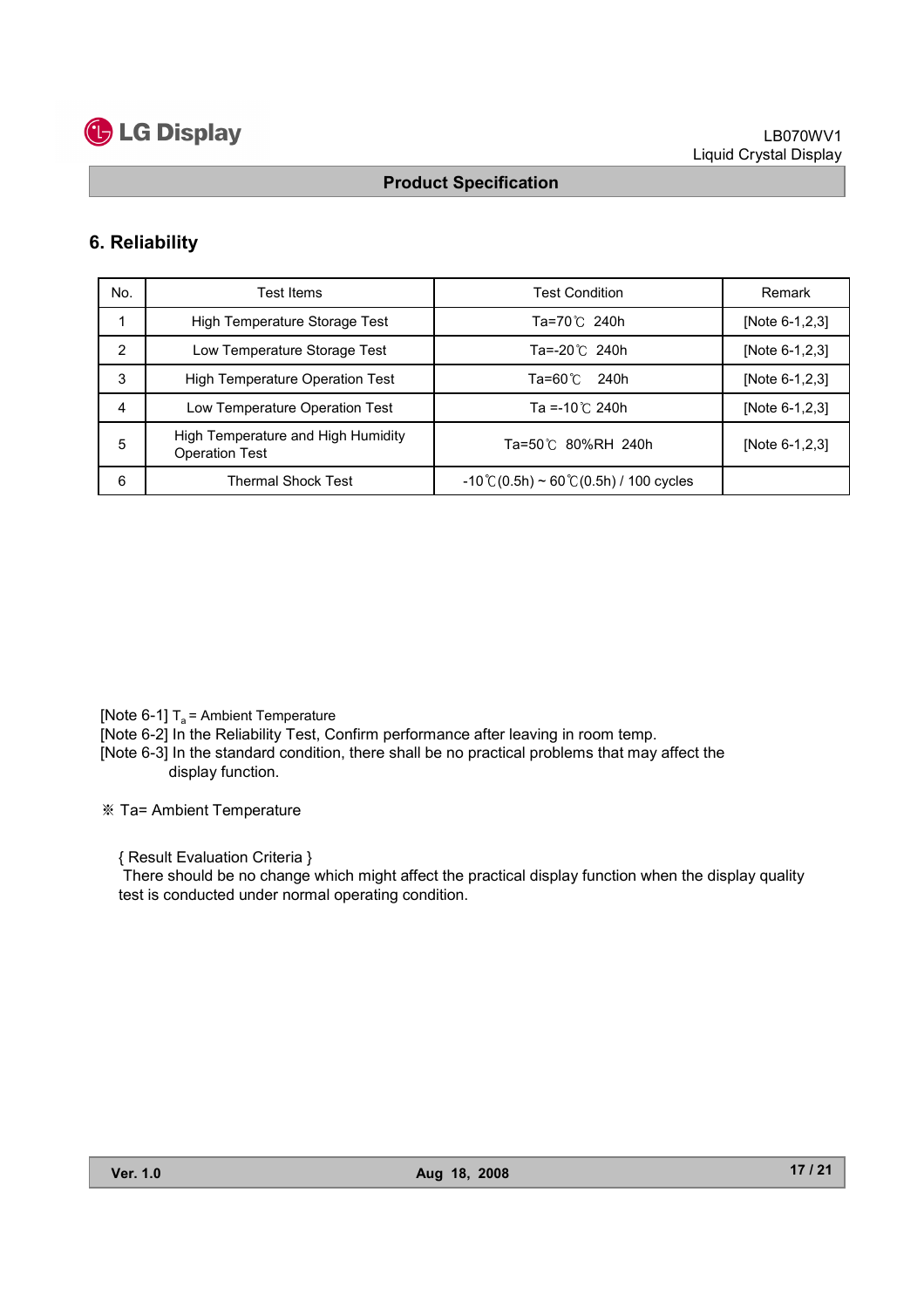

#### 7. International Standards

#### 7-1. Safety

- a) UL 60950-1, Second Edition, Underwriters Laboratories Inc. Information Technology Equipment - Safety - Part 1 : General Requirements.
- b) CAN/CSA C22.2 No.60950-1-07, Second Edition, Canadian Standards Association. Information Technology Equipment - Safety - Part 1 : General Requirements.
- c) EN 60950-1:2006 + A11:2009, European Committee for Electrotechnical Standardization(CENELEC). Information Technology Equipment - Safety - Part 1 : General Requirements.

### 7-2. EMC

- a) ANSI C63.4 2003 "American National Standard for Methods of Measurement of Radio-Noise Emissions from Low-Voltage Electrical and Electronic Equipment in the Range of 9 kHz to 40 GHz." American National Standards Institute (ANSI), 2003.
- b) C.I.S.P.R. Pub. 22. Limits and methods of measurement of radio interference characteristics of information technology equipment." International Special Committee on Radio Interference (C.I.S.P.R.), 2005.
- c) EN 55022 "Limits and methods of measurement of radio interference characteristics of information technology equipment." European Committee for Electrotechnical Standardization (CENELEC), 2006.

#### 7-3. Environment

a) RoHS, Directive 2002/95/EC of the European Parliament and of the council of 27 January 2003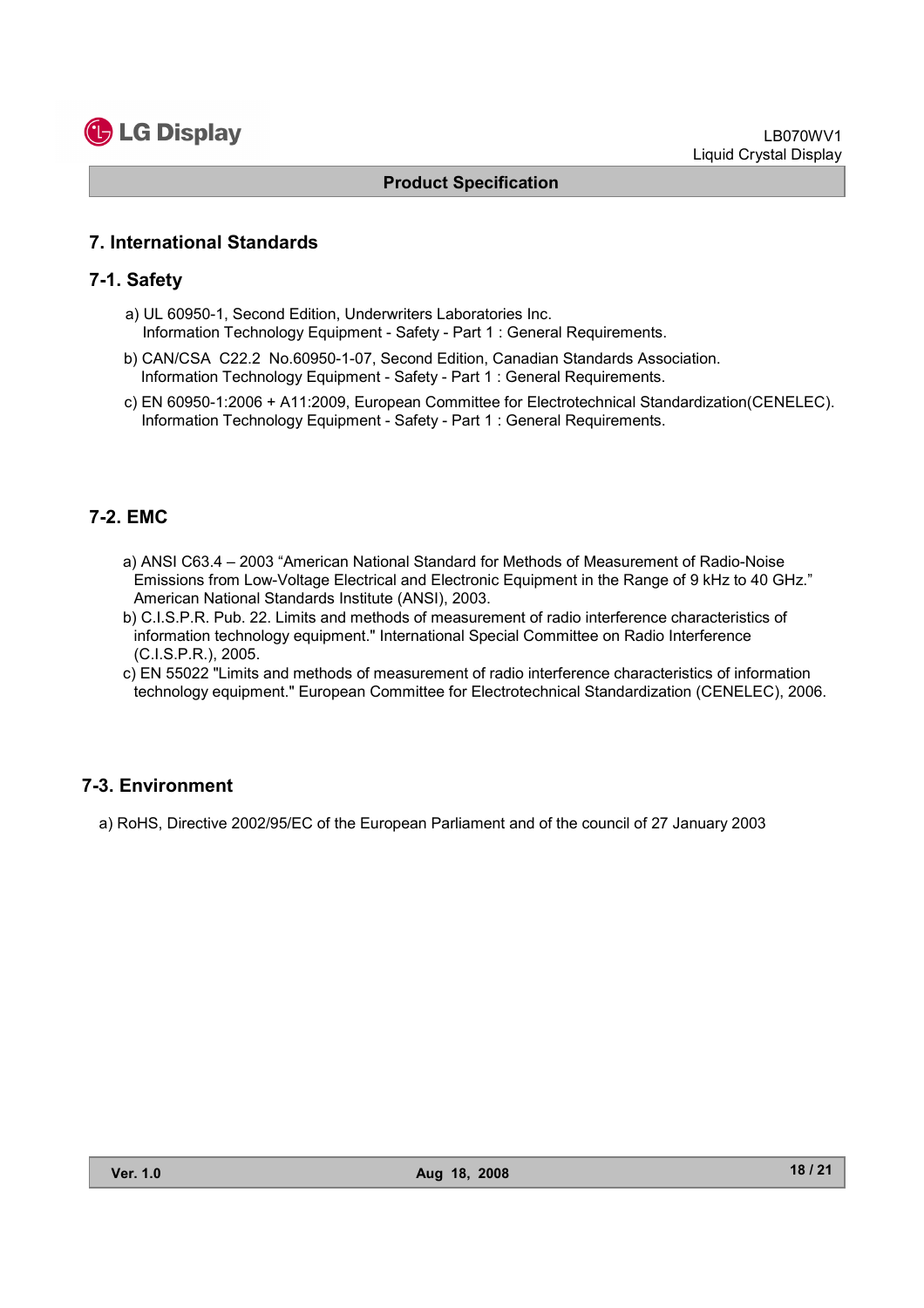# **C** LG Display

#### Product Specification

## 8. Packing

# 8-1. Designation of Lot Mark

a) Lot Mark



| A,B,C: SIZE(INCH) |
|-------------------|
| E: MONTH          |

D : YEAR  $F ~ M : SERIAL NO.$ 

Note

|      | 2001 | 2002 | 2003 | 2004 | 2005 | 2006 | 2007 | 2008 | 2009 | 2010 |
|------|------|------|------|------|------|------|------|------|------|------|
| Year | 2011 | 2012 | 2013 | 2014 | 2015 | 2016 | 2017 | 2018 | 2019 | 2020 |
| Mark |      |      |      |      |      |      |      |      |      |      |

2. MONTH

| Month | Jan | -<br>Feb | Mar | Apr | Mav | Jun | Jul | Aug | Sep | Oct | Nov | Dec |
|-------|-----|----------|-----|-----|-----|-----|-----|-----|-----|-----|-----|-----|
| Mark  |     |          |     |     |     | ∽   |     |     |     |     | ◡   |     |

b) Location of Lot Mark

Serial No. is printed on the label. The label is attached to the backside of the LCD module. This is subject to change without prior notice.

#### 8-2. Packing Form

- a) Package quantity in one box : 52 pcs
- b) Box Size(mm) : 475(L)× 348(W)× 150(H)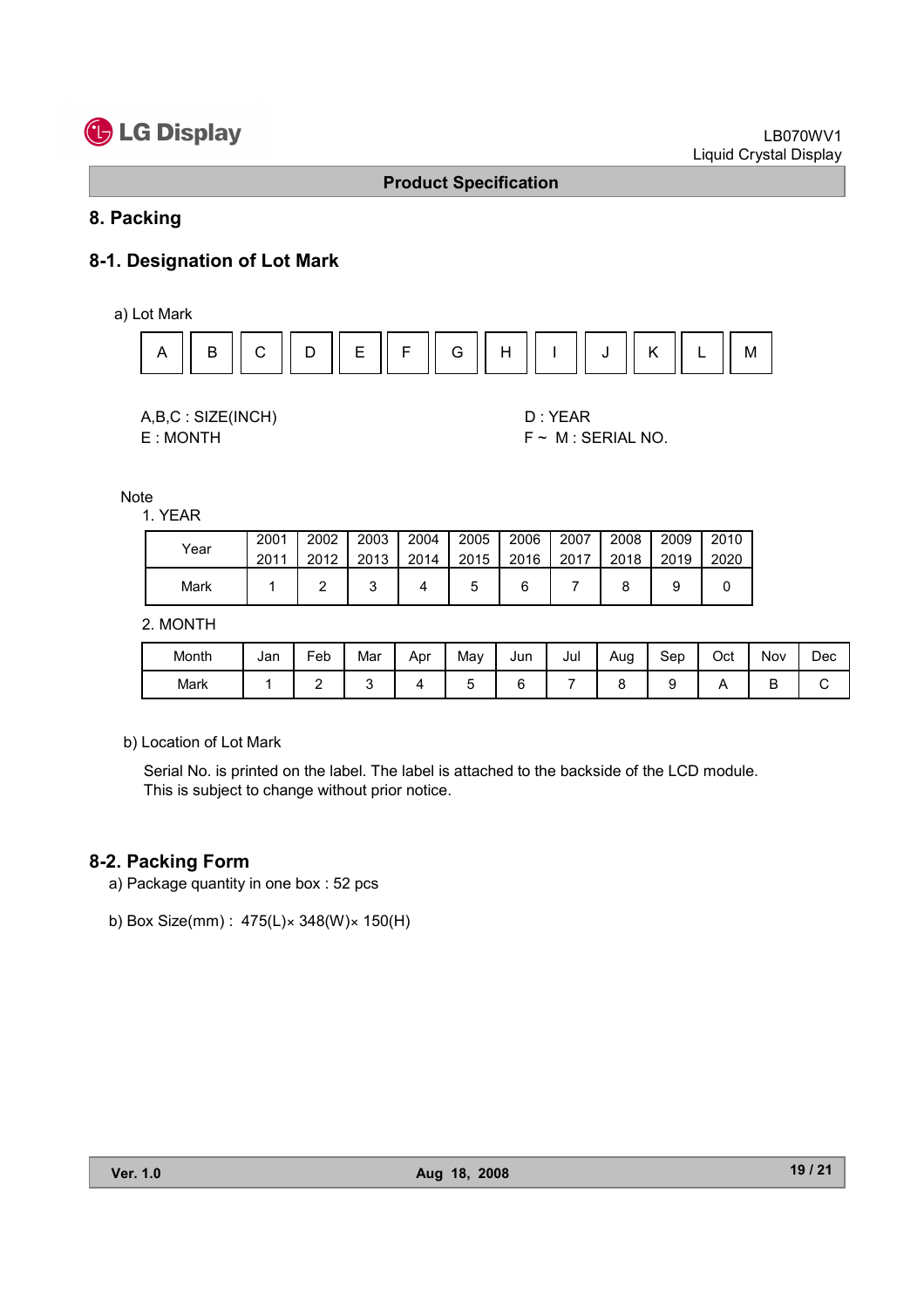

# 9. PRECAUTIONS

Please pay attention to the following when you use this TFT LCD COG Assembly(Board Ass'y).

# 9-1. MOUNTING PRECAUTIONS

- (1) You must mount a Board Ass'y using packing trays arranged. And do not hold on to the FPC while carrying.
- (2) You should consider the mounting structure so that uneven force(ex. Twisted stress) is not applied to the Board Ass'y.

And the case on which a Board Ass'y is mounted should have sufficient strength so that external force is not transmitted directly to the Board Ass'y.

- (3) Please attach a transparent protective plate to the surface in order to protect the polarizer. Transparent protective plate should have sufficient strength in order to the resist external force.
- (4) You should adopt radiation structure to satisfy the temperature specification.
- (5) Acetic acid type and chlorine type materials for the cover case are not describe because the former generates corrosive gas of attacking the polarizer at high temperature and the latter causes circuit break by electro-chemical reaction.
- (6) Do not touch, push or rub the exposed polarizers with glass, tweezers or anything harder than HB pencil lead. And please do not rub with dust clothes with chemical treatment. Do not touch the surface of polarizer for bare hand or greasy cloth.(Some cosmetics are determined to the polarizer.)
- (7) When the surface becomes dusty, please wipe gently with absorbent cotton or other soft materials like chamois soaks with petroleum benzene. Normal-hexane is recommended for cleaning the adhesives used to attach front / rear polarizers. Do not use acetone, toluene and alcohol because they cause chemical damage to the polarizer.
- (8) Wipe off saliva or water drops as soon as possible. Their long time contact with polarizer causes deformations and color fading.
- (9) Do not open the case because inside circuits do not have sufficient strength.

# 9-2. OPERATING PRECAUTIONS

- (1) The spike noise causes the mis-operation of circuits. It should be lower than following voltage : V=± 200mV(Over and under shoot voltage)
- (2) Response time depends on the temperature.(In lower temperature, it becomes longer.)
- (3) Be careful for condensation at sudden temperature change. Condensation makes damage to polarizer or electrical contacted parts. And after fading condensation, smear or spot will occur.
- (4) When fixed patterns are displayed for a long time, remnant image is likely to occur.
- (5) Sufficient suppression to the electromagnetic interference shall be done by system manufacturers. Grounding and shielding methods may be important to minimize the interference.